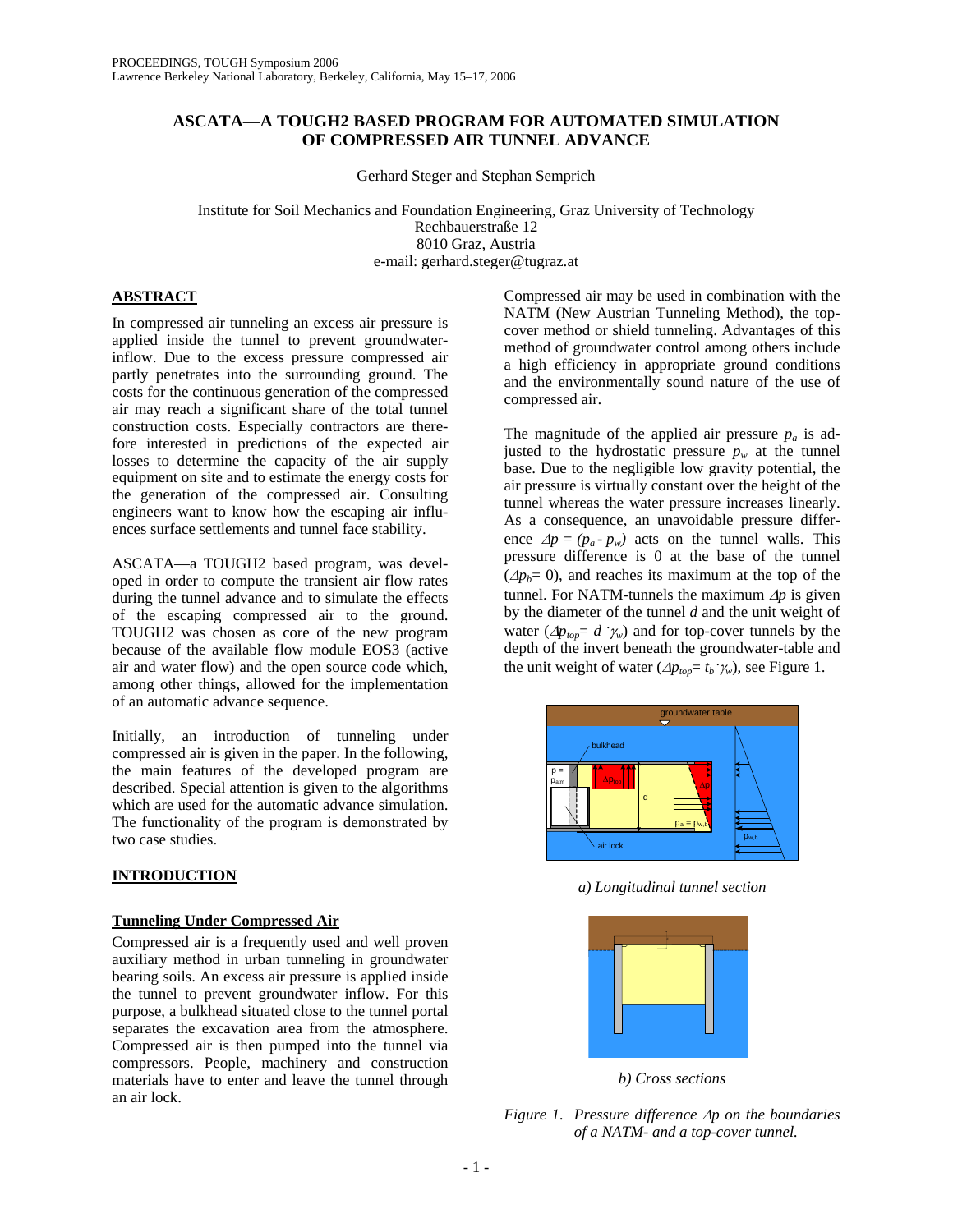The described pressure difference represents a driving potential which induces an air flow from the tunnel into the surrounding ground. These air losses have to be replaced continuously, so as to maintain the necessary excess air pressure inside the tunnel.

In NATM tunneling air losses  $q_a$  take place both through the unsupported tunnel face and through cracks and gaps of the shotcrete lining, see Figure 1b, left. The NATM in combination with compressed air is mainly used in sandy and silty soils. If used in pebbly soils grouting is necessary to reduce the air permeability of the ground.

In the top-cover method, the tunnel consists of the lateral bore-pile or diaphragm walls and the top concrete slab, similar to an upside-down box. Air losses only take place through gaps and cracks of the lateral tunnel walls because the top concrete slab is practically impermeable, see Figure 1b, right. The application of this method is not limited by the soil permeability as the excavation area is completely enclosed by structural elements.

### **Motivation for Research**

### **Contractor interests**

For contractors, it is important to estimate correctly the maximum air flow rate  $q \lfloor m^3/min \rfloor$  and the total amount of air losses  $Q$  [m<sup>3</sup>] to evaluate the capacity of the air supply equipment and the energy costs of the generation of the compressed air respectively.

In compressed air tunneling flow rates higher than 600 m³/min have been reported (Kramer and Semprich, 1989). That implied total air losses of more than  $100,000,000$  m<sup>3</sup> for single tunneling projects. The resulting costs for the generation of the compressed air reached several thousand Euros per m tunnel advance.

In the past and current engineering practice, the prediction of air losses is based on semi-empirical relationships (e.g. Kramer and Semprich, 1989). In many cases these simplified methods were not capable of predicting air losses accurately resulting in economic failure of the tunneling project. By employing 3d-numerical multiphase flow simulation methods significant improvements on the accuracy of predicting air losses can be gained (Steger et al., 2005).

### **Consulting engineers interests**

To accurately compute surface settlements and tunnel face stability, consulting engineers have to consider the effects of the escaping compressed air to the ground. Coupled hydro-mechanical simulations are needed for this purpose.

The escaping air is penetrating into originally saturated soil around the tunnel excavation area. As the out-flowing air is under excess pressure, the pore pressures around the tunnel are raised. Further, the escaping air is partly replacing the pore water. As a consequence the soil gets unsaturated and capillary pressures develop.

These two effects of the compressed air flow are working in opposition. While the increase of pore pressures reduces the effective stress in the soil, the developing capillary pressures are increasing it. It is therefore not possible to assess *a priori* how surface settlements are influenced by the air losses.

This paper focuses on the numerical simulation of air losses but the developed program has also already been used in a coupled hydro-mechanical simulation (Chinkulkijniwat, 2005) of a tunnel advance.

# **NUMERICAL SIMULATION OF COMPRESSED AIR TUNNEL ADVANCE**

## **General**

The flow problem to be dealt with in compressed air tunneling is a transient two phase flow of water and air. Air is the active phase which is forcing out water of the soil pores. Most of the available geotechnical software is only capable simulating flow in unsaturated conditions with the air phase considered as a passive bystander. Obviously, this type of software is not suitable for numerical simulation in compressed air tunneling.

The multiphase flow simulator TOUGH2 (Pruess et al., 1999) was chosen to develop a numerical tool to simulate the air losses during the driving of compressed air tunnels. To ensure a maximum of convenience and time efficiency for the advance simulations, an automatic advance sequence and an integrated evaluation of the air flow rates were programmed and combined with TOUGH2. For model development, the TOUGH2 pre- and postprocessor PetraSim (RockWare Inc.) is used.

# **Numerical Base Model**

In the numerical base model the ground conditions over the whole advance length are modeled, while only the starting point of the tunnel advance under compressed air is modeled. Due to symmetry, only half of the cross section is considered. For convenience the following description refers to a model for a NATM-tunnel but the principles for top-cover tunnels are the same. The concept of the described model has first been used by Scheid (2003).

To the soil grid blocks of the model (see Figure 2) a hydrostatic pressure distribution and a liquid satura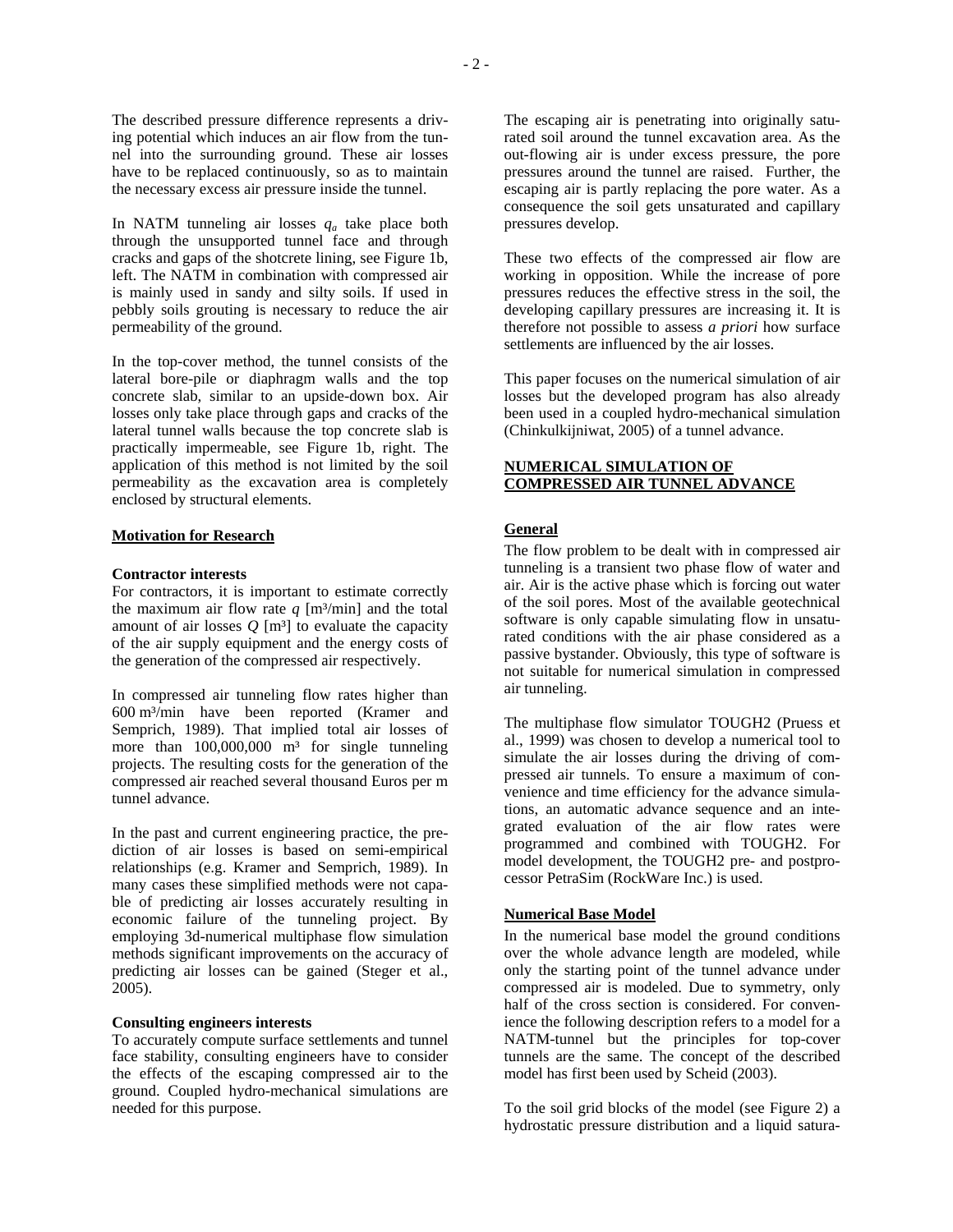tion of  $S_l = 0.99$  are assigned as initial conditions. To describe the relative permeability of the liquid phase the van Genuchten-Mualem model (1976; 1980) is used. For the gas phase the Corey (1954) relative permeability function and experimentally defined functions (Steger et al., 2005) are employed, depending on the soil types modeled. The capillary pressures are taken into account with the van Genuchten function (1980).



*Figure 2. Example of a numerical base model for a tunnel advance simulation* 

The excess air pressure inside the tunnel (limited to 3.6 bars due to negative health impact on workers) is modeled with a Dirichlet-boundary condition. Perfect gas mobility and zero water permeability are assigned to this grid blocks. The magnitude of the assigned gas pressure is according to the hydrostatic water pressure at the tunnel base.

The shotcrete lining is modeled with a linear relative permeability function for both liquid and gas phase, and an intrinsic permeability of  $K_i = 5.10^{-14}$  m<sup>2</sup> is assigned. No capillary pressure function is assigned.

The top boundary of the model represents the atmosphere or in certain cases a soil layer above the groundwater level with high permeability. An assigned Dirichlet- boundary condition ensures a constant pressure of 100 kPa.

| Table 1. Material properties |
|------------------------------|
|------------------------------|

| material                            | <b>RP-function</b>                         | <b>CP-function</b> | boundary<br>condidtion                    |
|-------------------------------------|--------------------------------------------|--------------------|-------------------------------------------|
| soil<br>(all soil types)            | van Genuchten-<br>Mualem; Corey&<br>others | van<br>Genuchten   | only at<br>model<br>boundary              |
| $tunnel (= excess$<br>air pressure) | gas perfectly<br>mobile                    |                    | Dirichlet (p <sub>g</sub><br>$<$ 360 kPa) |
| shotcrete                           | linear                                     |                    |                                           |
| atmosphere                          | all phases<br>perfectly mobile             | van<br>Genuchten   | Dirichlet $(p_{q}$<br>$= 100$ kPa)        |

The bottom, the left lateral boundary and back side boundary are also simulated with Dirichlet-conditions, keeping the initial hydrostatic pressure distribution and the initial water saturation of 99 % constant. To the front and the right lateral boundary (symmetry plane) a Neumann-condition with zero flux is assigned. The simulations are done assuming isothermal conditions with a temperature of 10° C.

## **Modeling the Tunnel Advance**

The advance of NATM-tunnels is cyclic, consisting of a sequence of excavation and placing a reinforced shotcrete layer as primary support to the tunnel lining. In a similar manner the numerical simulation of the tunnel advance is done.

The tunnel advance is simulated in 2 m round lengths, as shown in Figure 2. For this purpose soil grid blocks behind the tunnel face have to be replaced sequentially by tunnel-grid blocks. At the same time the tunnel grid blocks along the perimeter of the tunnel ahead of the tunnel face have to be replaced by shotcrete-grid blocks, see Figure 3.



c) tunnel advance simulation- step 2 d) tunnel advance simulation- step n *Figure 3. Principle of tunnel advance simulations* 

Between each step a flow simulation with duration depending on the advance velocity is conducted. The thermodynamic state of the model at the end of each advance step is the initial condition for the subsequent advance step. This procedure has to be repeated until the full advance length is reached. In the course of the advance simulation the air flow rates of all flow connections between tunnel grid blocks and soil grid blocks as well as between tunnel grid blocks and shotcrete grid blocks are evaluated.

### **THE PROGRAM ASCATA**

### **General Structure**

From the description of modeling of the tunnel advance it can be seen that such a simulation is a series of flow computations with input-files of models adapted to the ongoing tunnel advance. Acknowledging this fact, the program ASCATA (**A**utomatic **S**imulation of **C**ompressed **A**ir **T**unnel **A**dvance) is built up around a modified and enhanced TOUGH2 code using the EOS3 flow module, see Figure 3.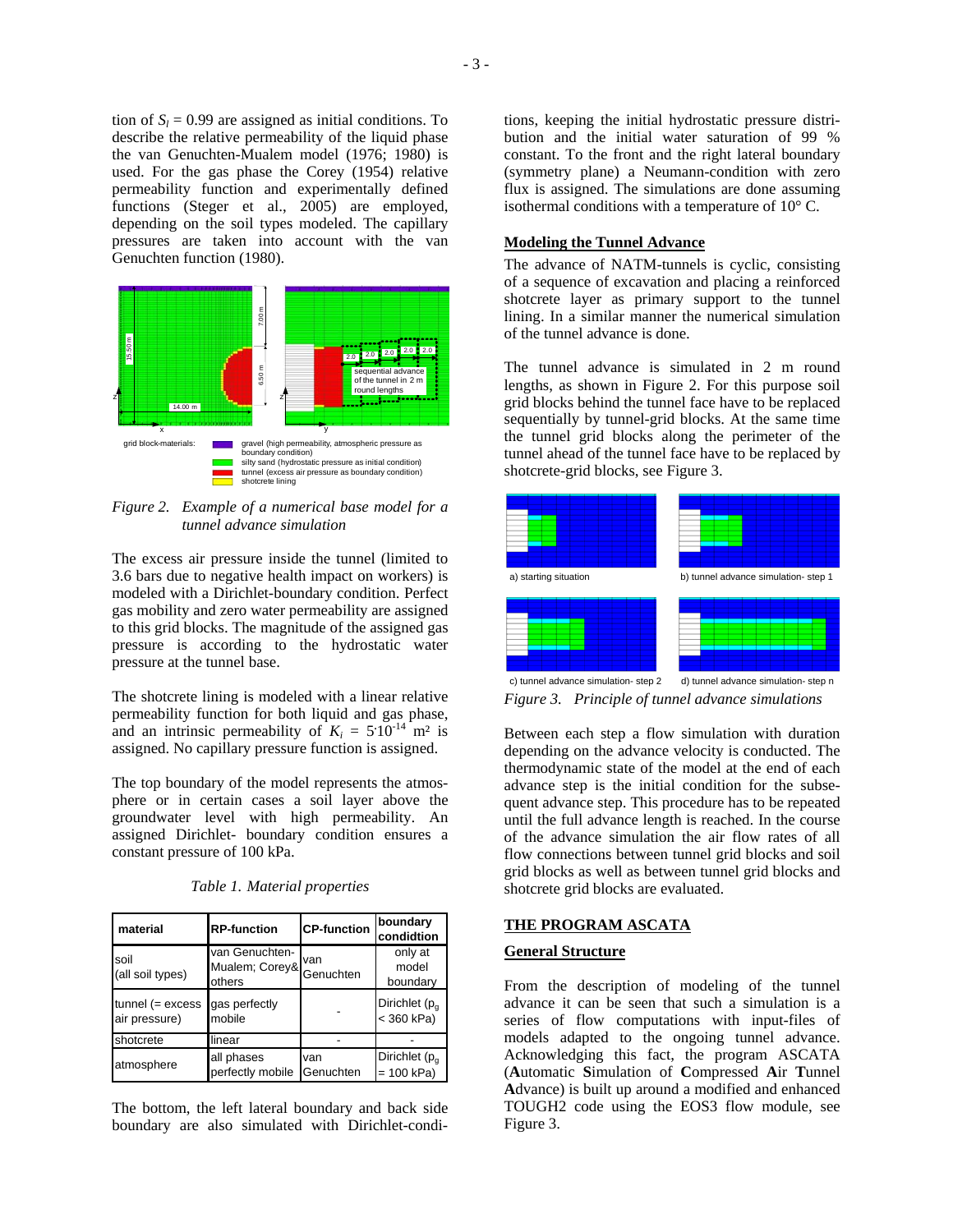

*Figure 4. Simplified flow chart of ASCATA* 

The key task of ASCATA is therefore to create a new input-file according to the new position of the tunnel face after each flow computation and carrying out nadvance steps according to the desired length of the tunnel. To carry out a series of consecutive computations can simply be achieved by implementing a loop into the main TOUGH2-file T2CG1. For relocating the tunnel face and to allow an integrated air flow data evaluation, several modifications need to be done in the ELEME-, CONNE-, INCON- and COFTblock of the input-file.

To meet these requirements a main subroutine "inputnew" and several sub-subroutines were added to the TOUGH2-files. Beyond, major and minor changes have to be done throughout the original TOUGH2 code to ensure compatibility of all routines.

## **The subroutine "input-new"**

The main task of this subroutine is to adapt geometrically the input-file to the progress of the tunnel advance to relocate the tunnel face layer by layer to increase the length of the tunnel. This means that for the concerned grid blocks the assignment of material properties and thermodynamic conditions have to be changed. The key problem in this context is to identify the numbers of these grid blocks. To achieve this, a special tunnel-advance algorithm is implemented in the subroutine "input-new". The thermodynamic state of the model for the new input-file can simply be adopted from the SAVE-file of each TOUGH2 computation.

As basis for the tunnel-advance simulation, the arrays with the numbers of all tunnel grid blocks at the tunnel face  $(V_{\mathit{TuF}})$  and the ring of shotcrete grid blocks immediately behind ( $V_{ScF}$ ) are used. The numbers of these grid blocks are identified by the subroutine "tunnel face" (see below).

Before developing the advance algorithm, the way PetraSim assigns the grid block numbers had to be determined. It has been found that PetraSim numbers first along the x-direction, then along the y-direction and finally along the z-axis. The numbering is done in rows.

Consider a model which has  $E_x$  layers in  $x$ -,  $E_y$  layers in  $y$ - and  $E<sub>z</sub>$  layers in z-direction. From the described numbering preferences of PetraSim it can be derived that the number of a grid block *N* which is in the same row but at a distance of *mi* layers of grid blocks in the *x*-direction to a reference grid block  $N_G$  can be computed by  $N = N_G + 1 \cdot m_x$ , in y-direction by  $N = N_G + E_x \cdot m_y$ , and in z-direction by  $N = N_G + (E_x \cdot m_y)$  $E_y$ ) ·  $m_z$ .

|   | Z.                                                     | x, y, z | Cartesian coordinates                           |
|---|--------------------------------------------------------|---------|-------------------------------------------------|
|   | $N_R + (E_x \cdot E_v) \cdot m_z$                      | $N_G$   | numbering of reference<br>grid block            |
|   | v                                                      | E,      | total number of grid<br>block layers in a model |
| x | $N_R + E_{\rm r} \cdot m_{\rm v}$<br>$N_p+1 \cdot m_r$ | $m_i$   | number of layers<br>between two grid<br>blocks  |

*Figure 5. PetraSim grid block numbering* 

For any arbitrarily situated grid block in any model the number can be computed by a combination of these three relationships:

$$
N = N_G + 1 \cdot m_x + E_x \cdot m_y + (E_x \cdot E_y) \cdot m_z \tag{1}
$$

For ASCATA-simulations the y-axis is chosen as the advance direction. It is not necessary to simulate a horizontal curvature of the tunnel because it has no influence to the flow computation. Hence, changes of grid block numbers in x-direction can be excluded.

Suppose that the reference grid block is now the array  $V_{\text{I} \text{u} \text{F}}$  containing the numbers of the tunnel grid blocks at the tunnel face  $N_{\mathit{TuF},i}$  of the numerical base model. The number of every soil grid block one layer behind the tunnel face which has to be changed into tunnel elements can then be computed with

$$
N_i = N_{TuF,i} + E_x \cdot I,\tag{2}
$$

and for the *n*-th tunnel-advance step with

$$
N_i = N_{\mathit{TuF},i} + E_x \, n. \tag{3}
$$

Because it is of special interest to simulate tunnel advances with varying gradients, also the position of the tunnel face in vertical *z*-direction has to be altered (see Figure 2). The number of layers  $m_t$  by which the tunnel advance has to be displaced can be calculated by means of the gradient of the tunnel and the *z*center point distances between the layers. The final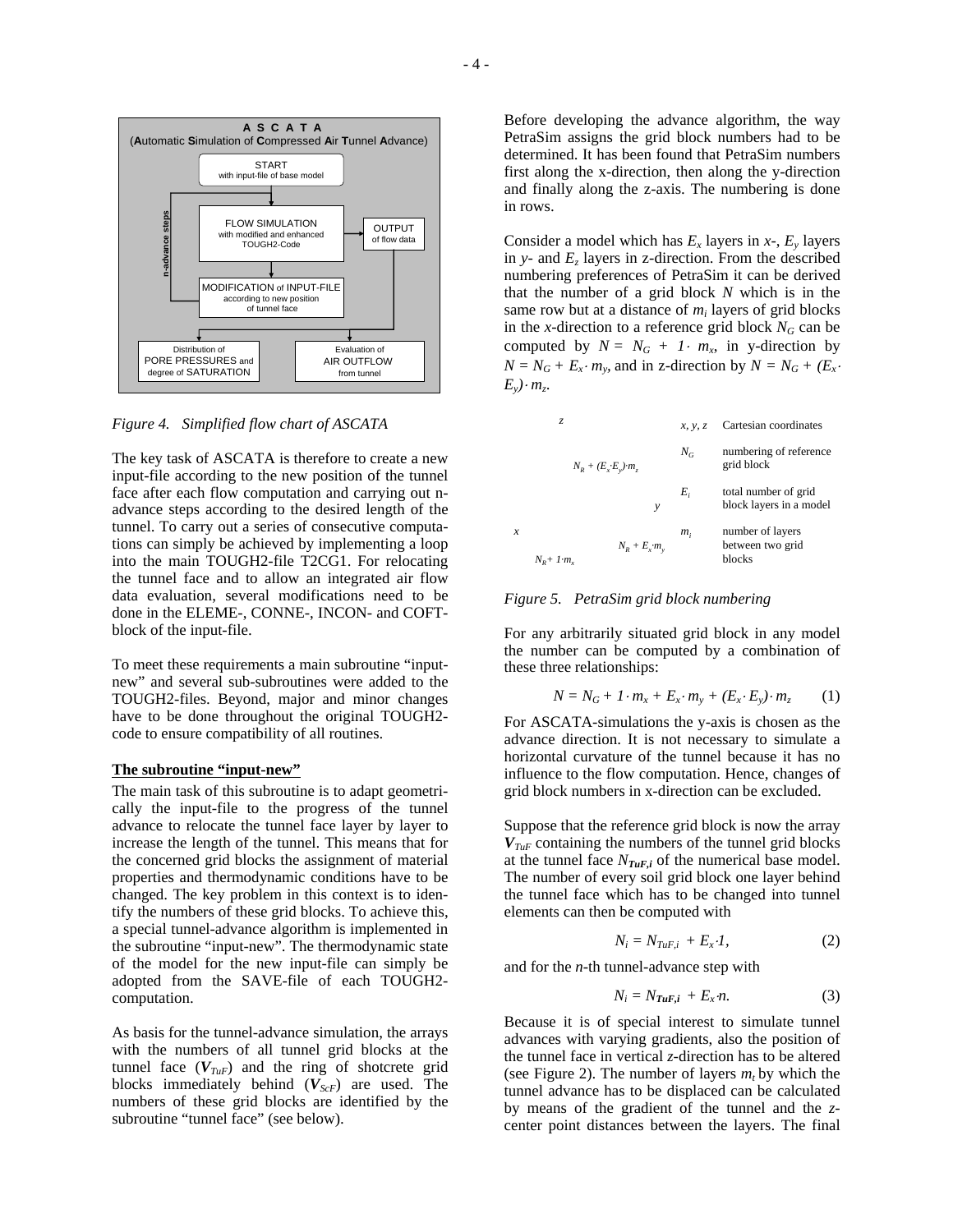$$
N_i = N_{\mathbf{T} u \mathbf{F}, i} + E_x \cdot n + (E_x \cdot E_y) \cdot m_t \tag{4}
$$

The advance step *n* and the function of the gradient *m* are working as variables. At every advance step, the subroutine "new input" compares each grid block number from the input file with all numbers that can be computed with the algorithm, using concurrently *n* and  $m_t$ . If for any grid block conformity is found that means that for the next advance step this grid block has to be modified from a soil grid block to a tunnel grid block, see Figure 6.

**In the ELEME-block:**

```
Do I = 1, kif [EL = V_{TuF}(I) + E_x \cdot n + (E_x \cdot E_y) \cdot m_t] then
                     MAT = TLINEI.
                     VOL = VOL \cdot 10^{50}endif
Enddo
In the INCON-block:
```

```
Do I = 1, k
```

```
if [EL = V_{TuF}(I) + E_x \cdot n + (E_x \cdot E_y) \cdot m_t] then
             \text{X1} = \text{P} + \text{T} \cdot 10000X2 = 0.99X3 = X3endif
```
#### Enddo

| k          | total number of tunnel grid blocks at tunnel face         |
|------------|-----------------------------------------------------------|
| P          | applied air pressure inside the tunnel [pa]               |
|            | control variable                                          |
| <b>MAT</b> | material code name                                        |
| VOL        | grid block volume                                         |
| X1. X2. X3 | primary variables (pressure, gas saturation, temperature) |
|            | a function computing the depth of the tunnel base         |

*Figure 6. Schematic code details of the subroutine "input-new"* 

In the ELEME-block the material labeling of the concerned grid blocks is changed to "TUNEL". Tunnel grid blocks are simulating the excess air pressure inside the tunnel and therefore represent a Dirichlet-boundary condition. To achieve this, the volume of the grid block is simply multiplied by a factor of 1E50, see Figure 6.

In the INCON-block the gas pressure has to be raised according to the magnitude of the hydrostatic pressure at the base of the tunnel. If the tunnel is inclined the gas pressure is a function of the depth of the tunnel face below the ground-water table and is calculated by a function T for each advance step. Further the gas saturation is raised to 0.99.

After all these changes have been carried out, the next flow simulation can be started. This procedure of modifying the input-file and subsequent flow computation is repeated until the tunnel has reached the desired length.

### **The subroutine "flow-data"**

In the course of the advance simulation the total airoutflow from the tunnel has to be evaluated. For longer tunnels thousands of grid block interfaces have to be identified and the air flow data of the single connections have to be summed up to receive the total air flow rate. To better analyze the air losses it is of interest to evaluate them for the unsupported tunnel face and for the shotcrete lining separately.

The subroutine "flow-data" searches the CONNEblock of the input-file for tunnel-soil (at the tunnel face) and tunnel-shotcrete (at the tunnel lining) grid block interfaces. Then the identified connections are written in the COFT-block. The size of the array where TOUGH2 is storing these data had to be increased from 50 to 5000. The air and water flow data of the listed connections are printed in the COFT-file after each TOUGH2-simulation. From here the air-flow data are summed up to get the air losses. The computed mass flow  $M_{\varphi}$  is finally converted in a volume flow  $V_g$  by employing the ideal gas equation:

$$
V_g = M_g \frac{RT}{\omega \cdot p_g} \tag{5}
$$

*R* is the gas constant, *T* the absolute temperature,  $\omega$ the molecular mass of air and  $p_g$  the gas pressure.

# *Identification of tunnel-shotcrete connections*



*Figure 7. Tunnel-shotcrete flow connections (schematic)* 

In order to enable the subroutine to identify these connection data, first all numbers of tunnel and shotcrete grid-blocks have to be known. For this purpose the ELEME-block of the input-file is searched for "TUNEL" and "SHOTC" labeled grid blocks. The corresponding numbers are stored in the two arrays  $V_{\mathcal{I}u}$  and  $V_{\mathcal{S}c}$  respectively.

With this data, the CONNE-block is checked for the sought connections in the next step. If the first part of the connection labeling does neither correspond to a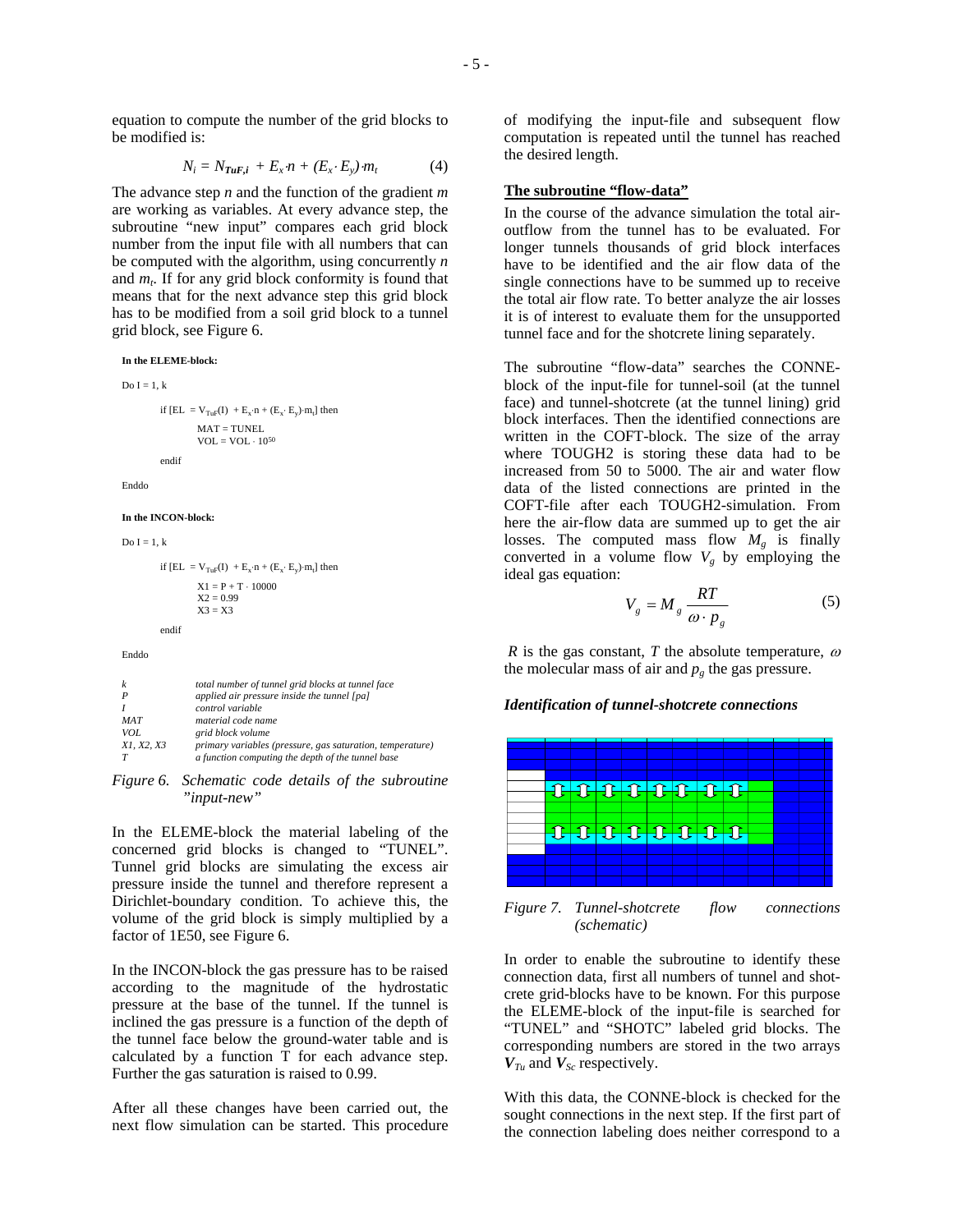tunnel nor to a shotcrete grid block number, the connection is not searched for and the program will check the next connection. In case the first part corresponds to a tunnel or to a shotcrete grid-block number, it is possibly a searched-for connection. In this case, the second part of the connection will also be checked. If either the first number corresponds to a tunnel grid block and the second number corresponds to a shotcrete grid block or the first number corresponds to a shotcrete grid block and the second number corresponds to a tunnel grid block, the connection is a searched-for one. In this way all the connections of the CONNE-block are screened and the identified ones are stored in the array *TSCON* and then listed in the COFT-block.

In the program this procedure was realized with four if-conditions within four loops, where the number of cycles depends on the size of the tunnel-  $(V_{Tu})$  and shotcrete arrays  $(V_{Sc})$  respectively, see Figure 8.

```
10 read (EL1, EL2)
         do I = 1, s
                  if (EL1 = V_{\text{Sn}} (I)) goto 100
         enddo
         goto 200
100 \text{do I} = 1.1if (EL2 = V_{Tu}(I)) then
                           J = J + 1
TSCON(J) = (EL1, EL2)
                          goto 10
                   endif
         enddo
200 do I = 1.
                   if (EL1) = V_{T_{11}}(I)) goto 300
         enddo
         goto 10
300 do 1 = 1, s
                   if (EL2 = V_{Sp} (I)) then<br>J = J + 1TSCON(J) = (EL1, EL2)goto 10 
                   endif
         enddo
         goto 10 
EL1, EL2 grid block numbers (defining a grid connection)
                   \overline{c} control variables
VSp, VTu vectors containing all tunnel respectively shotcrete grid blocks
r, s total number of tunnel respectively shotcrete grid blocks
TSCON array to store the identified connections
```
*Figure 8. Schematic code details of the subroutine "flow-data" (part a)* 

# *Identification of tunnel-soil connections*

The connections searched for are characterized by one part being a tunnel grid block and the other part being a soil grid block. For this condition all the connections of the CONNE-block have to be checked.



*Figure 9. Tunnel-soil flow connections (schematic)* 

Even though the array with the numbers of all tunnel grid blocks is already known, it is not advisable to use the same strategy here as for the identification of the tunnel-shotcrete connections. If the same procedure would be used, a second array containing all soil grid blocks would have to be created to check identity with the connection numbers. As the used models usually have between 10,000 and 50,000 grid blocks, a very long computation time would be the consequence. It has therefore been decided to use a procedure which is based on conformity and exclusion principles.

Each connection will first be checked to see if either the first or the second part is conforming to a tunnel grid block. Additionally, the remaining part must not be another tunnel grid block or a shotcrete grid block. If this condition is fulfilled, the connection must be a searched-for tunnel-soil connection that will be stored and later be listed in the COFT-block.

In the subroutine (see Figure 10), each connection is first checked to see if neither one of the numbers marking the connection is a shotcrete grid block. If this is not the case, it is further checked if either the first or the second numbers is characterizing a tunnel grid block. If not, the considered connection is between two soil grid blocks and not of interest here. Again a new connection will be read in.

If none of the numbers is marking a shotcrete grid block, but one part of the connection has been identified as a tunnel grid block, the connection is possibly a searched-for one. The last thing to be controlled is that not both numbers belong to tunnel grid blocks. If this last condition is fulfilled, all other possible connection types than the searched-for tunnel-soil connections have been excluded. The one identified in this way is stored in the array *TFCON* and later listed in the COFT-block of the input-file.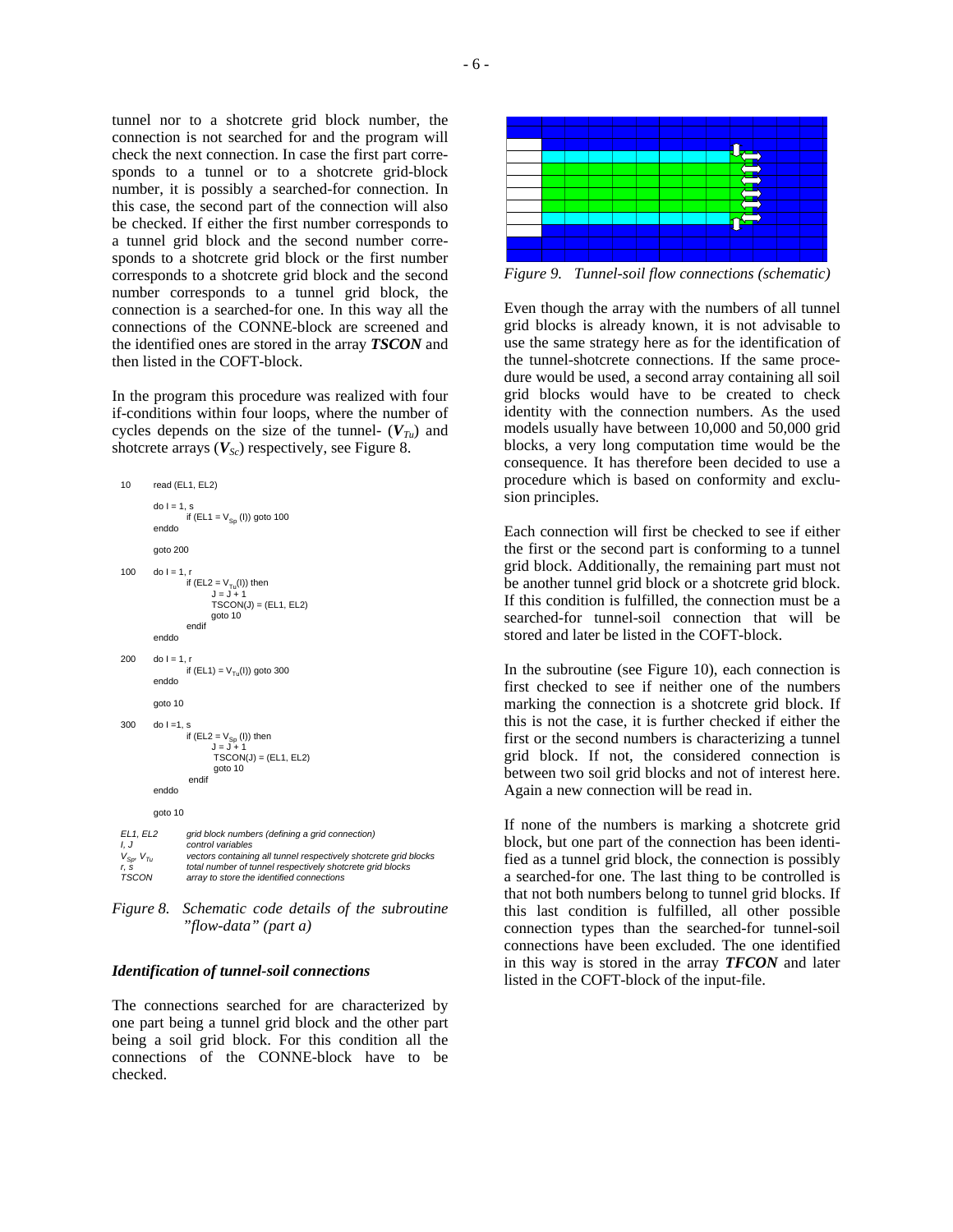

*Figure 10. Schematic code details of the subroutine "flow-data" (part b)* 

#### **The subroutine "tunnel face"**

For the simulation of the tunnel advance with the presented algorithm, the tunnel grid block numbers  $N_{TuF,i}$  directly situated at the tunnel face have to be known (see subroutine "input-new"). If the modeled tunnel section in the base model consists of two or more grid block layers, a special procedure is required to identify these grid blocks. For this purpose the subroutine "tunnel face" has been programmed.

In the first step, again, all tunnel grid blocks in the input-file are identified by searching the ELEMEblock for "TUNEL" material assignments and stored in the array  $V_{Tu}$ . The problem now is to filter out of these tunnel grid blocks only the ones which are situated at the tunnel face. The idea is to determine first a second array  $V_{xz}$  which contains all numbers of grid blocks of the vertical *x-z*-layer that includes the tunnel face. By identifying the common elements of both arrays the searched for tunnel grid blocks at the tunnel face can be determined, see Figure 11.



*Figure 11. Workings of the subroutine "tunnel face"* 

This second array  $V_{xz}$  can be computed by considering the numbering mode of PetraSim. The grid blocks have an increasing number in *y*-direction which is also the advance direction. It can therefore be concluded that the tunnel grid block with the highest numbering is situated at the tunnel face. By knowing the total number of grid blocks layers  $E_x$  in  $x$ ,  $E_y$  in  $y$ and  $E_z$  in z-direction, the position  $n_y$  of the *x*-z-layer where this tunnel grid block is situated can be detected. An algorithm to compute all grid blocks of this layer can now be derived by using a double loop, see the schematic code details in Figure 12.

Do  $I = 1, (E, -1)$ 

do  $K = 1$ ,  $E<sub>v</sub>$ 

 $i = i + 1$ 

 $VTUxz (j) = Ex * Ey * k + ny * Ex + K$ 

enddo

Enddo

| Ex, Ey       | total number of grid block layers in x- and y-     |
|--------------|----------------------------------------------------|
|              | direction respectively                             |
| $n_{\rm V}$  | position of tunnel face grid block layer           |
| <b>VTUxz</b> | array with computed numbers of the x-z-tunnel face |
|              | grid block layer                                   |
| I, K         | control variables                                  |

*Figure 12. Schematic code details of the subroutine "tunnel face" (part a)*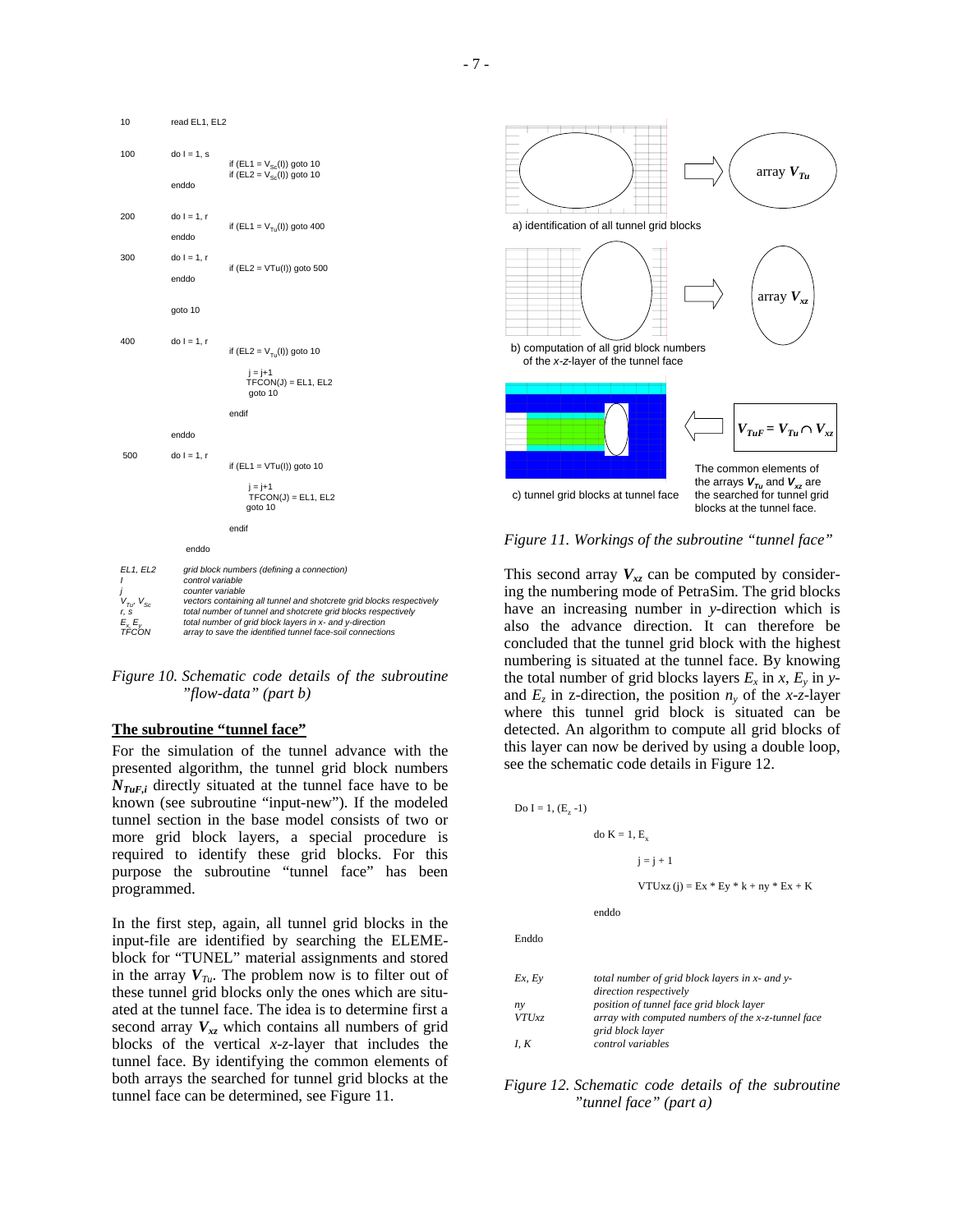After this second array  $V_{xz}$  is computed, its elements are compared with all of the elements of the tunnel grid block array. In the subroutine this is again done by means of a double loop. While one grid block number of the first array is kept fixed, it is compared with all elements of the second array. If two elements are matching, the grid block number will be stored in the array *TuF.* If there is no matching, the next element of the first array will be compared with all elements of the second array, see Figure 13.

| $Do I = 1, r$ |                                                                                                                                          |
|---------------|------------------------------------------------------------------------------------------------------------------------------------------|
|               | $\text{do } K = 1, t$                                                                                                                    |
|               | if (VTu ( I ) = $V_2$ ( J )) then                                                                                                        |
|               | $i = i + 1$<br>$VTuF(K) = VTu(I)$                                                                                                        |
|               | endif                                                                                                                                    |
|               | enddo                                                                                                                                    |
| Enddo         |                                                                                                                                          |
| VTu<br>Vxz    | array containing all numbers of tunnel grid blocks<br>array containing all numbers of grid blocks of the<br>x-z-layer of the tunnel face |
| V T u F       | computed array containing all numbers of tunnel<br>grid blocks situated at the tunnel face                                               |
| r             | total number of tunnel grid blocks                                                                                                       |
| t             | total number of grid blocks of the x-z-layer                                                                                             |
| j             | counter variable                                                                                                                         |
| I, K          | control variables                                                                                                                        |

*Figure 13. Schematic code details of the subroutine "tunnel face" (part b)* 

# **INVESTIGATION OF AIR LOSSES IN NATM-TUNNELING**

### **Soil and shotcrete properties**

In the following tunnel advance simulations the ground was assumed to be homogeneous, consisting of a slightly silty sand with a saturated water permeability  $k_w = 5 \times 10^{-5}$  m/s and a porosity  $n = 0.35$ .



*Figure 14. Base model for the simulation of a NATMtunnel advance.* 

The unsaturated conductivity parameters (see Table 2) were estimated from the grain-size distribution, based on a non-linear regression analysis. As characteristic values, an *m*-value of 0.65 and an air entry value  $p_0$  of 3.75 kPa have been computed. To the shotcrete an intrinsic permeability of  $K_i = 7.0 \times 10^{-14}$  m<sup>2</sup> based on laboratory tests of Kammerer (2000) was assigned. The relative permeability-saturation behavior was taken into account with a linear relationship.

*Table 2. Grain size distribution and fluid conductivity parameters.* 

| Mass fractions                                    | CΊ       | Si                      | <b>FSa</b>                          | <b>MSa</b>            | CSa         |  |
|---------------------------------------------------|----------|-------------------------|-------------------------------------|-----------------------|-------------|--|
| [%]                                               |          |                         | 45                                  | 45                    |             |  |
| Unsaturated conductivity                          | $S_{lr}$ | $S_{ls}$                | $S_{gr}$                            | $m$ $\lceil - \rceil$ | $p_0$ [kPa] |  |
| parameters                                        | 0.10     | 1.0                     | 0.10                                | 0.65                  | 3.75        |  |
| Intrinsic permeability $K_i$ (fluid independent): |          |                         | $6.7 \cdot 10^{-12}$ m <sup>2</sup> |                       |             |  |
| Water permeability $k_{w,100}$ at $S_w = 100\%$ : |          |                         | $5.0 \cdot 10^{-5}$ m/s             |                       |             |  |
| Air permeability $k_{e,100}$ at $S_e = 100\%$ :   |          | $3.5 \cdot 10^{-3}$ m/s |                                     |                       |             |  |

# **The influence of a varying gradient**

In former studies (Steger and Semprich, 2005) the influence of different but constant overburdens on the air losses of horizontally driven tunnels has been investigated. It has been found that the air losses through the tunnel face remain more or less constant, whereas there is a 25 % increase of the air losses through the shotcrete lining when results of tunnel advance simulations 2.0 m and 5.0 m below the groundwater table are compared to each other.

Provided with the data from these simulations, in a next step the air losses are investigated for a 100-mlong tunnel with three different gradient-sections. The cross section of the tunnel is mouth-shaped, with an average diameter of 6.50 m, see Figure 3. The modeled cross section corresponds to a typical singletrack subway tunnel in Vienna. The thickness of the primary applied shotcrete lining is 25 cm.

In the first simulation the tunnel excavation starts horizontally with an overburden of 2 m (with respect to the ground-water table). After 30 m of advance, the gradient changes to -10.0 % for the next 30 m. The remaining 40 m are again driven horizontally at an overburden of 5.0 m, as depicted in Figure 15. The described geometry was chosen to receive expressive trends. The necessary excess air pressure has to be increased continuously from first 85 kPa to finally 115 kPa, according to the pore-water pressure at the tunnel base. An advance velocity of 5 m/d is assigned.

In Figure 15, the computed results are shown separately for the air losses through the shotcrete lining and the tunnel face, and also the total air losses as a sum of both is depicted (thick light grey graph). The discontinuities appearing in the graphs are due to the discrete simulation of the tunnel advance.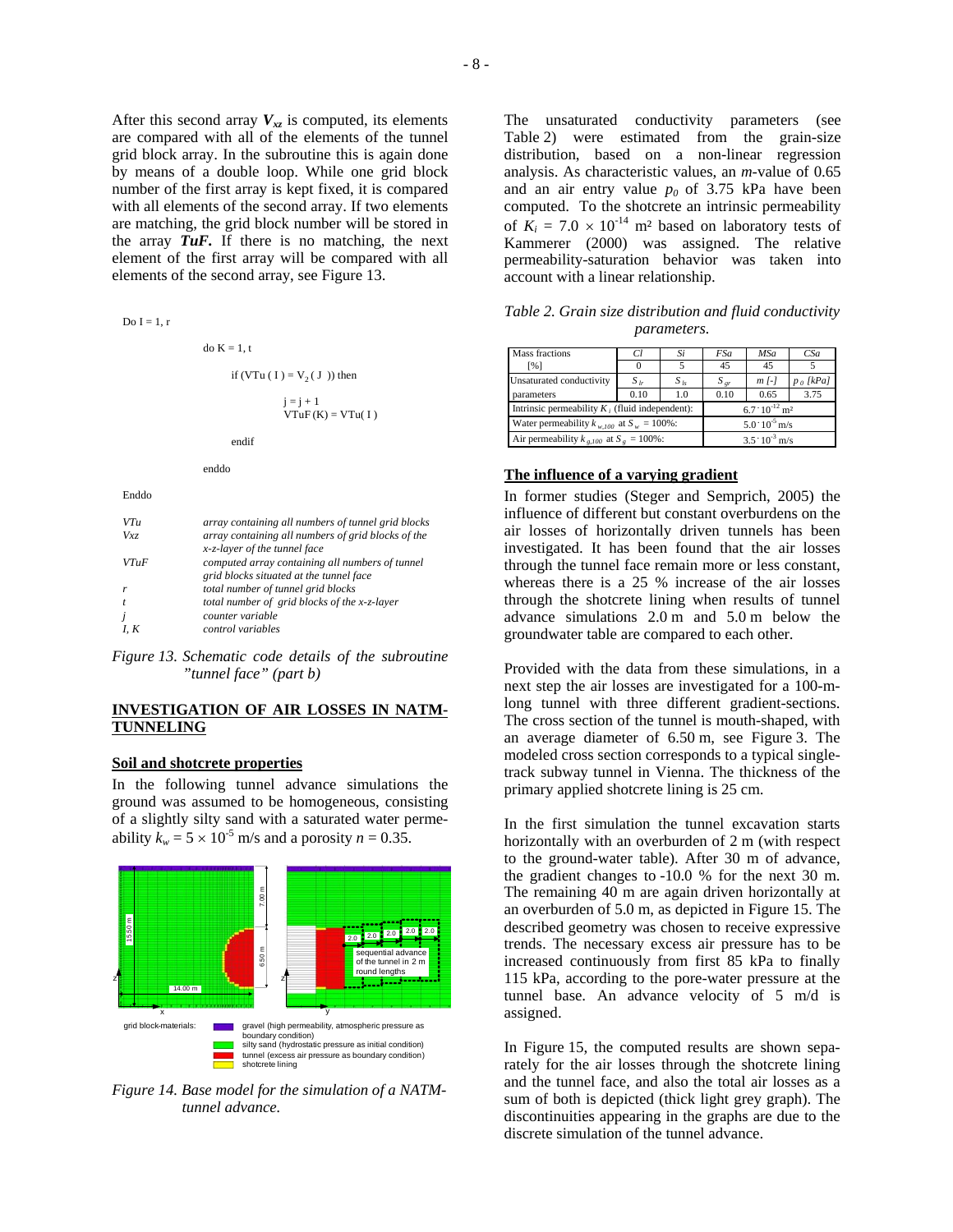

*Figure 15. Computed air losses for a NATM-tunnel with varying overburden.* 

It can be seen that the air losses through the tunnel face with about 18 m<sup>3</sup>/min remain more or less constant over the whole advance length, as could be predicted from the before mentioned horizontal advance simulations. The strongly inclined graph within each 2 m round length indicates the transient nature of the air losses. A lower advance rate would therefore lead to a higher air flow rate and vice versa.

The air losses through the shotcrete lining are increasing continuously with the ongoing length of tunnel excavation. An exceptionally strong increase of 2.57 m³/min per m can be observed during the advance of the tunnel in the inclined section, whereas in the horizontal sections there is an increase of 0.89 resp. 1.12 m<sup>3</sup>/min. The total air losses at the end of the 100 m tunnel advance reach 165 m<sup>3</sup>/min.

The second simulation is carried out exactly the opposite way round (geometry not depicted in Figure 4). The tunnel advance starts horizontally with 5.0 m overburden, then has a gradient of  $+10\%$  for the next 30 m and ends again horizontally with an overburden of 2.0 m. For a better overview, only the total air losses are depicted in Figure 15 (thin light grey graph). The air losses through the tunnel face are consequently the same as before. Also as before, the air losses through the shotcrete lining show a remarkable change during the advance in the inclined section, but this time a decrease can be observed, though the increasing length of the tunnel.

The reason for this extraordinary performance is that during the advance in the inclined section the air pressure in the tunnel has to be increased or decreased continuously, according to the hydrostatic pressure at the base of the tunnel face. Therefore, at the tunnel face the maximum pressure difference is always  $\Delta p = (d \gamma_w)$ , as shown in Figure 1. But in the tunnel sections situated behind, where the same air but different water pressure acts, the pressure difference is variable.

For the first simulation, it increases to finally  $\Delta p =$  $[(d^{\cdot}\gamma_w) + (t_{b2} - t_{b1})\gamma_w]$ , causing the strong increase of air losses. The contrary occurs if the tunnel is driven from the opposite direction, the pressure difference in the deeper located, behind sections is reducing to ∆*p*  $= [(d^{\prime}\gamma_w) - (t_{b2} - t_{b1})\gamma_w]$ . Once the advance is horizontal again, the air losses show a normal behavior again.

The maximum total air losses are  $165$  m<sup>3</sup>/min and 80 m<sup>3</sup>/min respectively for the two different advance simulations. These results are pointing out that it is always favorable to drive compressed air tunnels in the direction of decreasing overburden, so that the air pressure can be reduced during the advance. For the first simulation, the total amount of air losses is approximately  $2,450,000$  m<sup>3</sup> and for the second 1,450,000 m<sup>3</sup>. This means a possible saving of 41  $%$ of the energy costs for the generation of the compressed air.

# **INVESTIGATION OF AIR LOSSES IN TOP-COVER TUNNELING**

### **Situation, soil and material properties**

In Figure 16 the numerical model of the cross section is depicted. The tunnel excavation has a width of 13.5 m and a height of 10.0 m, and the cover fill is 2.0 m. The bore-pile walls are modeled with an effective thickness of 0.60 m. The groundwater table is located 0.50 m below the lower edge of the top slab. The necessary excess air pressure is 95 kPa.



*Figure 16. Cross section of the numerical model for the top-cover tunnel* 

The tunnel is situated in a homogeneous sandy gravel layer with a saturated permeability  $k_w = 5 \times 10^{-4}$  m/s and a porosity  $n = 0.35$ . The RP-function is chosen as before, only the residual water saturation  $S_{w,r}$  and the *m*-value were changed to 0.05 and 0.80 respectively, because of the coarseness of gravel. For the same reason, no capillary pressure-function was assigned.

An intrinsic permeability of  $K_i = 3.0 \times 10^{-14}$  m<sup>2</sup> was assigned to the bore-pile wall, again based on laboratory tests of Kammerer (2000) and empirical considerations (material imperfections etc.). The relative permeability-saturation behavior was taken into account with a linear relationship.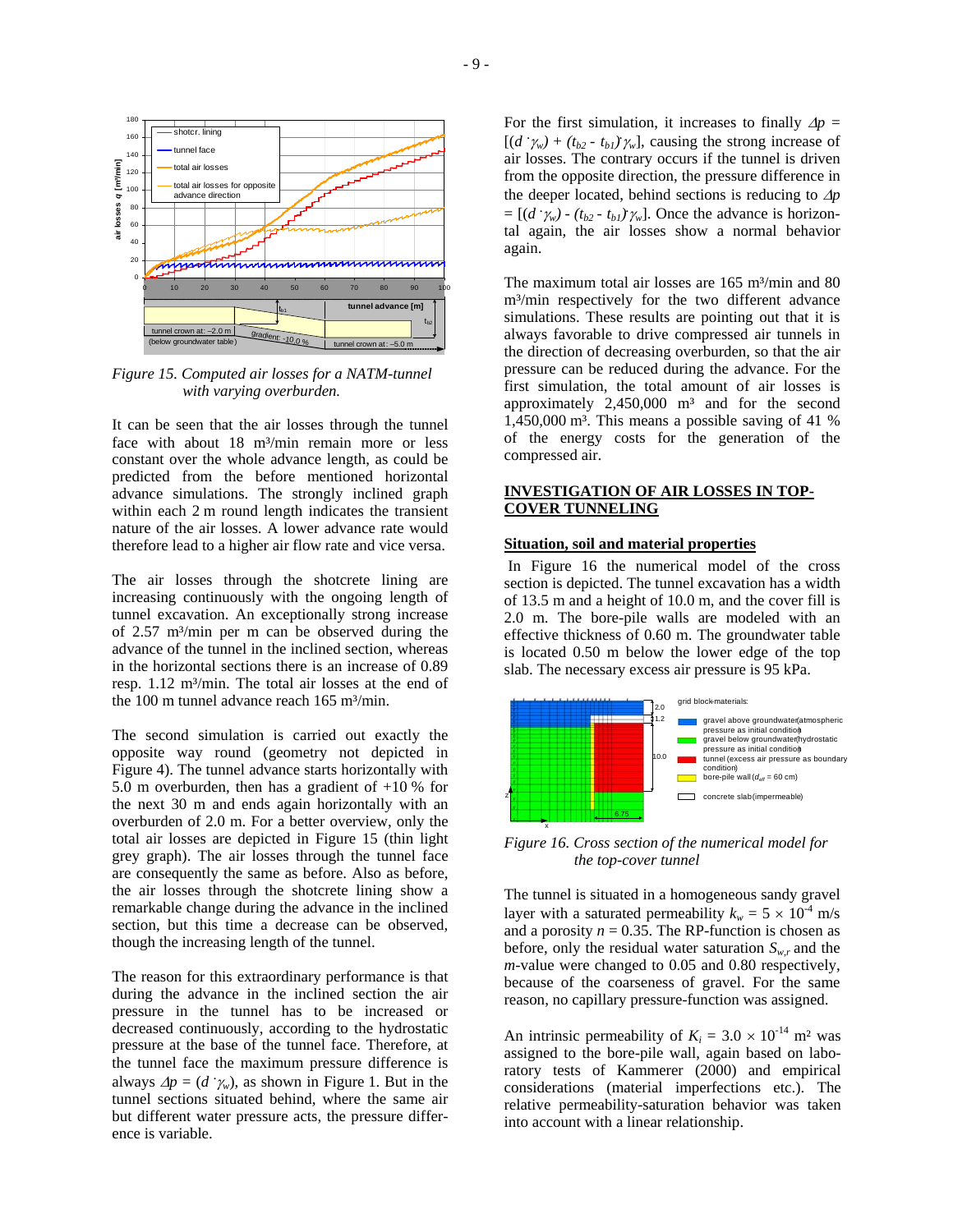# **The influence of bulkheads**

Two advance simulations of a 300 m long top-cover tunnel are conducted. In the first simulation bulkheads are situated only at the beginning and at the end of the tunnel. In the second case two additional bulkheads are situated 100 and 200 m from the starting point of the tunnel advance, thus dividing it into three 100-m-long sections. The assigned advance velocity is 5 m/d.

The calculated results of the first case are shown in Figure 6. The air losses differed in the excavated section and behind the "tunnel face". The air flow through the bore-pile wall in the excavated section is increasing linearly with the ongoing tunnel advance. The air flow through the "tunnel face" from 150 m to 300 m tunnel advance reduces gradually to almost zero. This occurs because the further extension of the flow field in the longitudinal direction is hindered by the bulkhead at the end of the tunnel. The air losses reach a maximum value of 98 m<sup>3</sup>/min.



*Figure 17. Computed air losses for a top-cover tunnel without intermediate bulkheads* 

The results of the second simulation are shown in Figure 17. Obviously there is no change of the air losses occurring in the excavated section. In the longitudinal direction the air flow varies between 18 and 2 m<sup>3</sup>/min due to the presence of the two additional bulk heads. At the end of the 300 m tunnel advance the rate of air flow is 98 m³/min, the same as before. It can be seen that the amount of compressed air which can be saved due to the additional bulkheads is relatively low (less than 10 %).

It is noted that the conducted simulations base on the assumption that the construction joint between the bore-piles and the top slab is airtight. Furthermore, in higher permeable soils intermediate bulkheads are more effective to reduce air losses because the flow field will extend stronger in longitudinal direction.



*Figure 18. Computed air losses for a top-cover tunnel with intermediate bulkheads* 

#### **SUMMARY AND CONCLUSIONS**

3-D numerical simulation of air losses allows detailed consideration of unsaturated fluid conductivity. Furthermore it is important to simulate the advance of the tunnel as the air flow is transient and therefore depends on the advance velocity. According to these demands, the program ASCATA has been developed. The conducted case studies show a significant influence of a varying gradient of a NATM driven tunnel on the air losses. In order to reduce air losses it is favorable to drive the tunnel towards the direction of increasing overburden. For tunnels constructed in top-cover technique, intermediate bulkheads show only a low efficiency to reduce to air losses.

### **REFERENCES**

Chinkulkijniwat, A., Multiphase flow in Unsaturated Soils and the Induced Deformation with Respect to Compressed Air Tunneling, *Mitteilungshefte Gruppe Geotechnik Graz,* Graz University of Technology, 8, 2000.

Corey, A.T., The interrelation between oil and gas relative permeabilities, *Producers monthly*, 38-41, November 1954.

van Genuchten, M.Th., A Closed-form Equation for Predicting the Hydraulic Conductivity of Unsaturated Soils, *Soil Sci. Soc. of America*, 44(5), 892-898, 1980.

Kammerer, G., Experimentelle Untersuchungen von Strömungsvorgängen in teilgesättigten Böden und in Spritzbetonrissen im Hinblick auf den Einsatz von Druckluft zur Wasserhaltung im Tunnelbau, *Mitteilungshefte Gruppe Geotechnik Graz,*  Technische Universität Graz, Heft 8, 2000.

Kramer, J., and Semprich, S., Erfahrungen über den Druckluftverbrauch bei der Spritzbetonbauweise. *Tunnelbau-Taschenbuch, Verlag Glückauf, Essen*, 91-153, 1989.